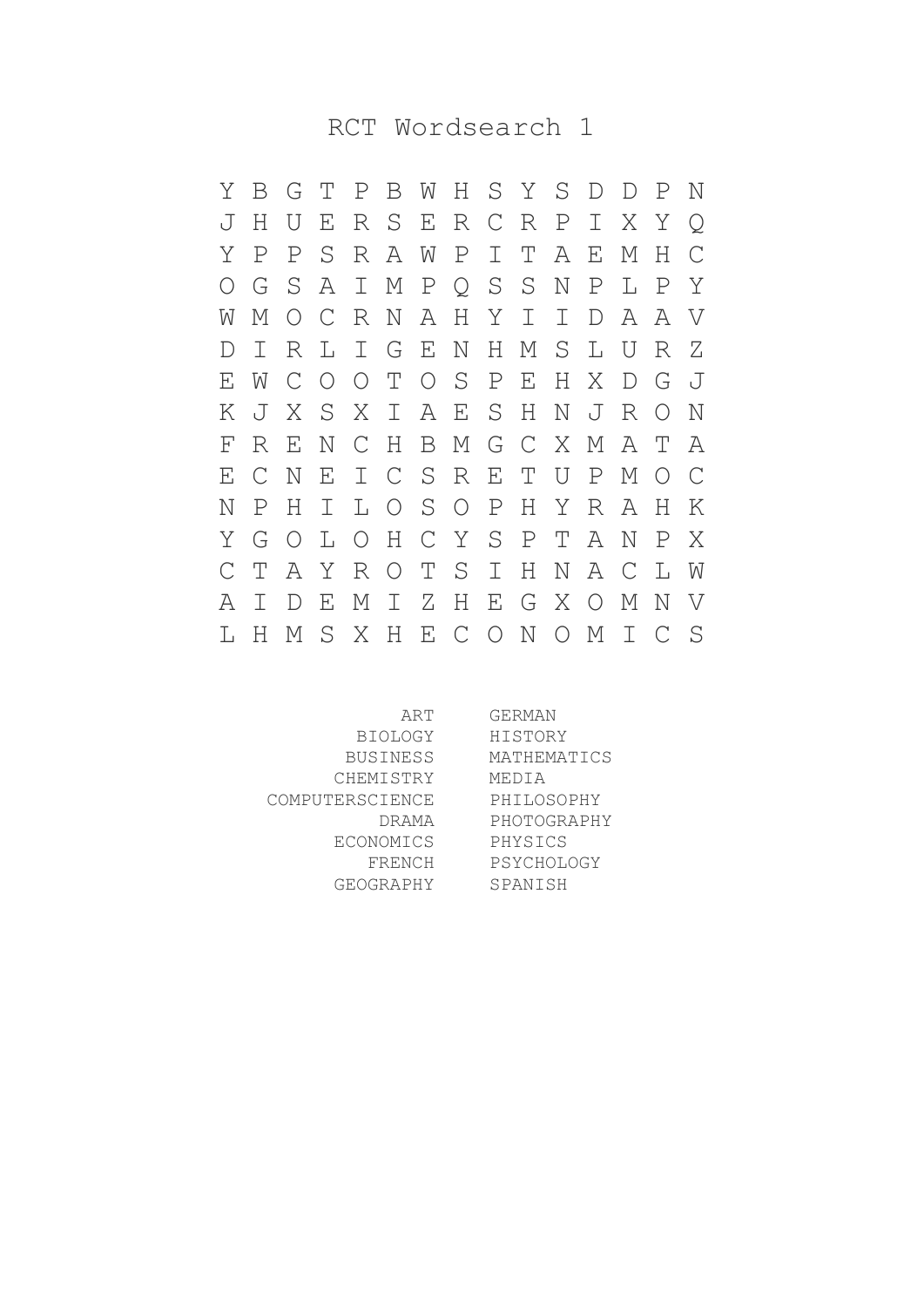RCT Wordsearch 2

Y A R T Q Q M S B E B X P S B G R K P H Q S F P C K B H C I P V T D H E F H G N Q S I I O R H Y S N O Y G K E C F L M L Y J I I I S T T N I J L O O O V N S S I M P O T C P K S N G V U A C T L E A G S S P O O Y B A S M Y O M H Y R E N P C G A M C P R E R C C E A Y H E I G A C O H E H Y I T Z P Y T H L R A T A O G Y E U R Y H I P X D A I L E L H Z P S R J Y O P M D O L X R K T M H B X R K G E G Y H P A R G O E G E P N M Y S P A N I S H C N E R F H

ART BIOLOGY BUSINESS CHEMISTRY COMPUTERSCIENCE DRAMA ECONOMICS FRENCH GEOGRAPHY GERMAN HISTORY MATHEMATICS MEDIA PHILOSOPHY PHOTOGRAPHY PHYSICS PSYCHOLOGY SPANISH